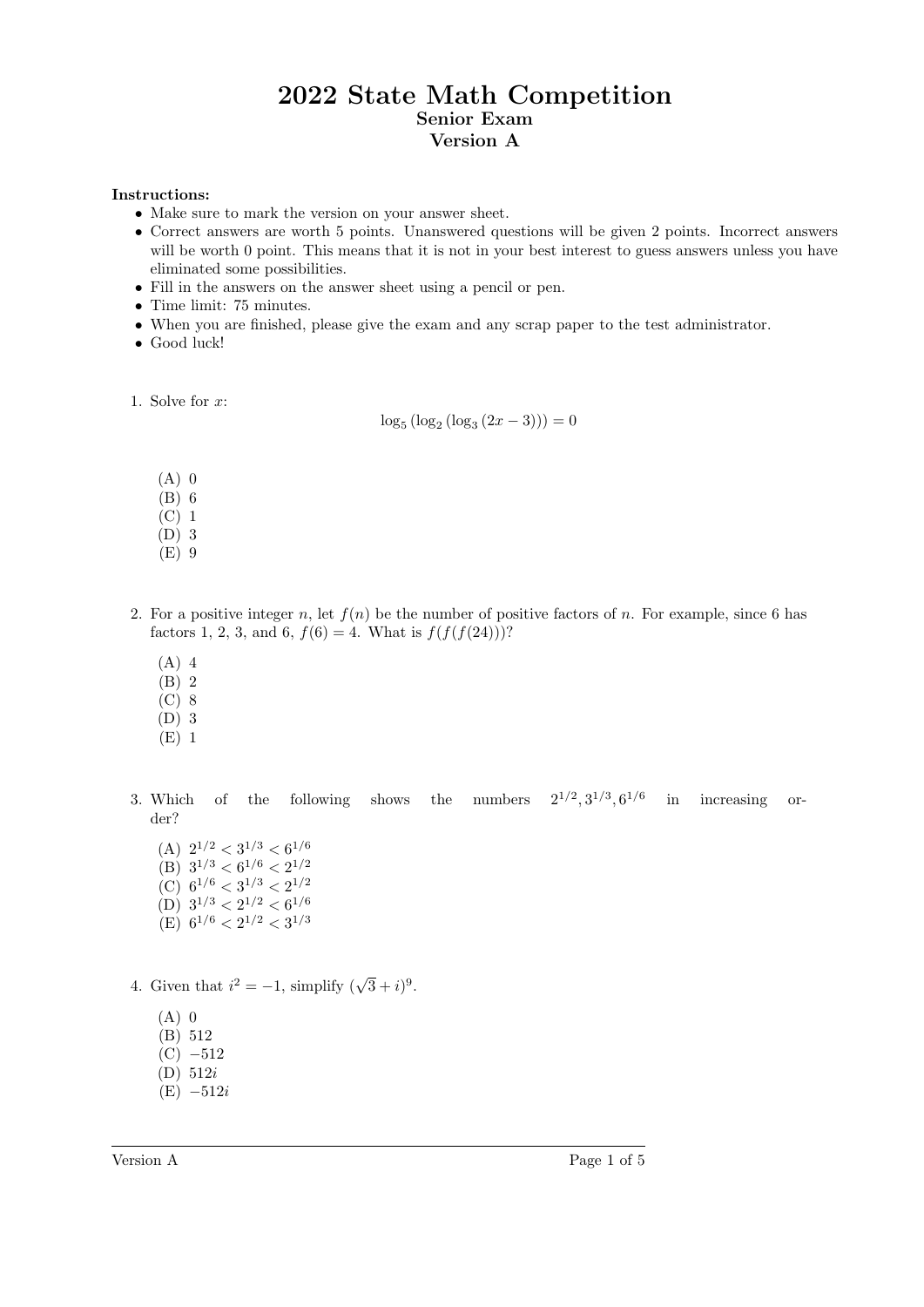5. Define a piecewise function  $f : \mathbb{R} \to \mathbb{R}$  by

$$
f(x) = \begin{cases} \frac{1}{2}x & x \le 2\\ 2x - 3 & x \ge 2 \end{cases}.
$$

The function f is bijective (one-to-one and onto). What is the inverse function to  $f$ ?

(A) 
$$
f^{-1}(y) = \begin{cases} 2y & y \le 4 \\ \frac{1}{2}y - \frac{3}{2} & y \ge 4 \end{cases}
$$
  
\n(B)  $f^{-1}(y) = \begin{cases} 2y & y \le 2 \\ \frac{1}{2}y + \frac{3}{2} & y \ge 2 \end{cases}$   
\n(C)  $f^{-1}(y) = \begin{cases} 2y & y \le 1 \\ \frac{1}{2}y + 3 & y \ge 1 \end{cases}$   
\n(D)  $f^{-1}(y) = \begin{cases} 2y & y \le 1 \\ \frac{1}{2}y + \frac{3}{2} & y \ge 1 \end{cases}$   
\n(E) None of the above

- 6. At 12:00 PM two ships set out from shore. Ship A travels due east at 3 miles per hour. Ship B At 12:00 PM two snips set out from snore. Snip A travels que east at 3 miles per nour. Snip B begins exactly one mile to the north of Ship A and travels exactly 45° due north-east at  $\sqrt{2}$  miles per hour. How quickly in miles per hour is the distance between Ship A and Ship B changing at 1:00 PM?
	- $(A) \frac{11}{4}$ 13
	- $(B) \frac{3}{2}$
	- 2  $(C) \frac{5}{\sqrt{2}}$
	- 2  $(D) \frac{3}{\sqrt{2}}$
	- 5 (E) None of the above

## 7. Which of the following numbers is the largest?

- (A) the number of ways to arrange 3 red balls and 2 blue balls in a line
- (B) the number of ways to choose 3 items out of a set of 5 distinct items
- (C) the number of ways to put 3 distinct items into 5 boxes
- (D) the number of ways to order five distinct items
- (E) the number of ways to put 5 distinct items into 3 boxes
- 8. How many integers *n* exist such that  $n^2 + n + 1$  is a perfect square?
	- (A) 1
	- (B) infinitely many
	- (C) 3
	- (D) 2
	- (E) 0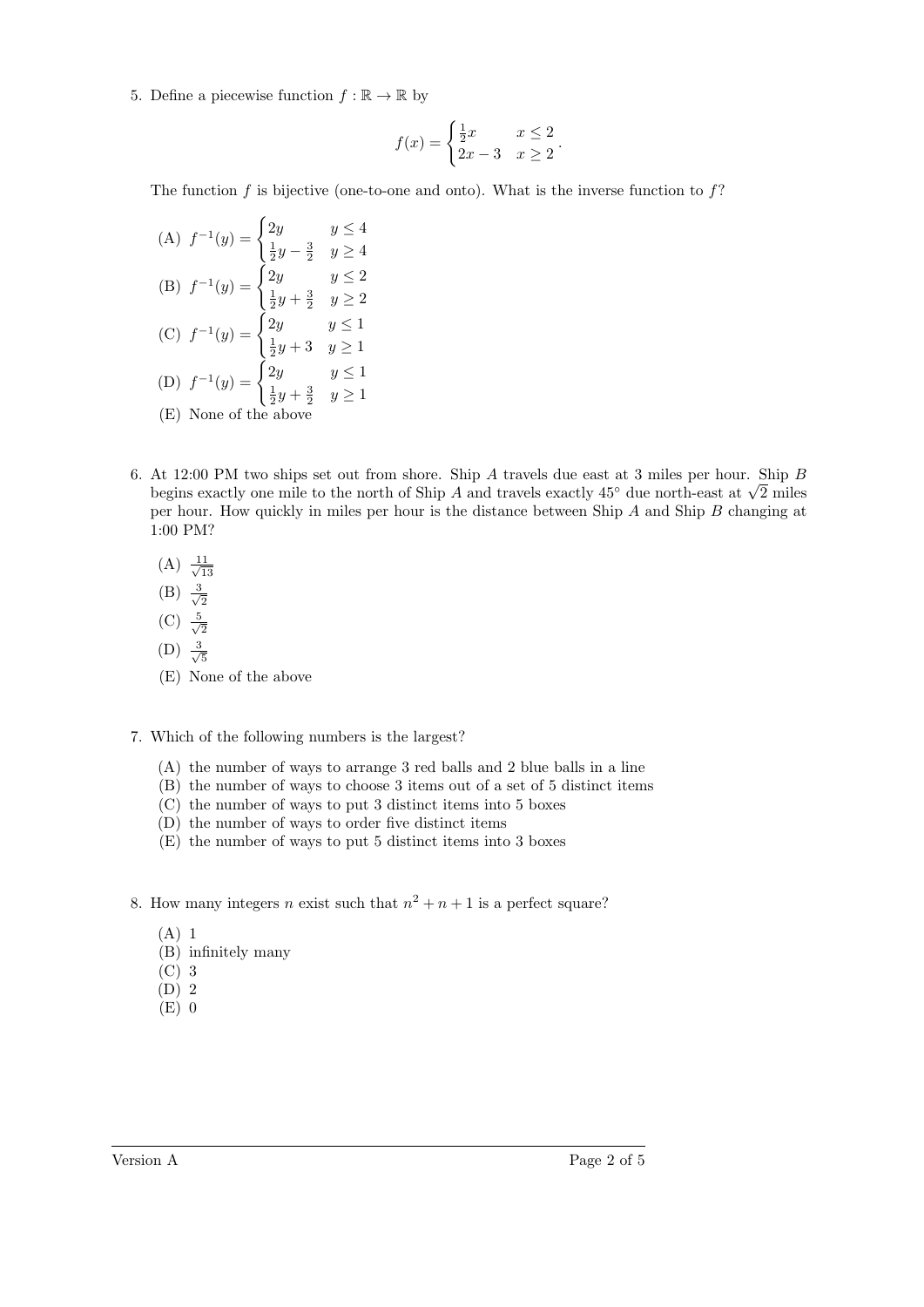- 9. A sphere is inscribed in a cube of edge length 1. Another (smaller) sphere is inscribed in the space between the larger sphere and one of the corners of the cube, so that it touches three faces of the cube, as well as the larger sphere. What is the radius of the smaller sphere?
	- (A)  $1 \frac{\sqrt{3}}{2}$
	- $(B) \frac{1}{\sqrt{2}}$ 3+1
	- $(C) \frac{1}{3}$
	- (D)  $\frac{\sqrt{3}}{4}$
	- $(E) \sqrt{3} 1$
- 10. For real numbers x and y, define the operation  $x \star y = x^2y^2$ . Which of the following is false?
	- (A)  $x \star (y \star z) = (x \star y) \star z$ , for all real  $x, y, z$ . (B)  $(x \star y)^n = x^n \star y^n$ , for all real x, y and integers n. (C)  $x \star 0 = 0$ , for all real x. (D)  $x \star y = y \star x$  for all real  $x, y$ . (E)  $x \star \frac{1}{x} = 1$ , for all real  $x \neq 0$ .
- 11. How many positive numbers x satisfy the equation  $cos(97x) = x$ ?
	- (A) 1
	- (B) 15
	- (C) 49
	- (D) 31
	- (E) 96
- 12. An equilateral triangle is inscribed in a circle of radius 1. What is the area of the triangle?
	- (A)  $\sqrt{2}$
	- (B)  $\frac{\sqrt{3}}{4}$
	- $(C) \frac{1}{2}$
	- (D)  $\frac{\sqrt{2}}{2}$
	- $(E) \frac{3\sqrt{3}}{4}$
- 13. Three different numbers are randomly selected out of the set of numbers {1, 2, 3, 4, 5, 6, 7, 8, 9}. What is the probability that their sum is greater than the sum of the remaining 6 numbers?
	- $(A) \frac{1}{42}$
	- $(B) \frac{1}{84}$
	- $(C) \frac{1}{14}$
	- $(D) \frac{3}{84}$
	- (E) None of the above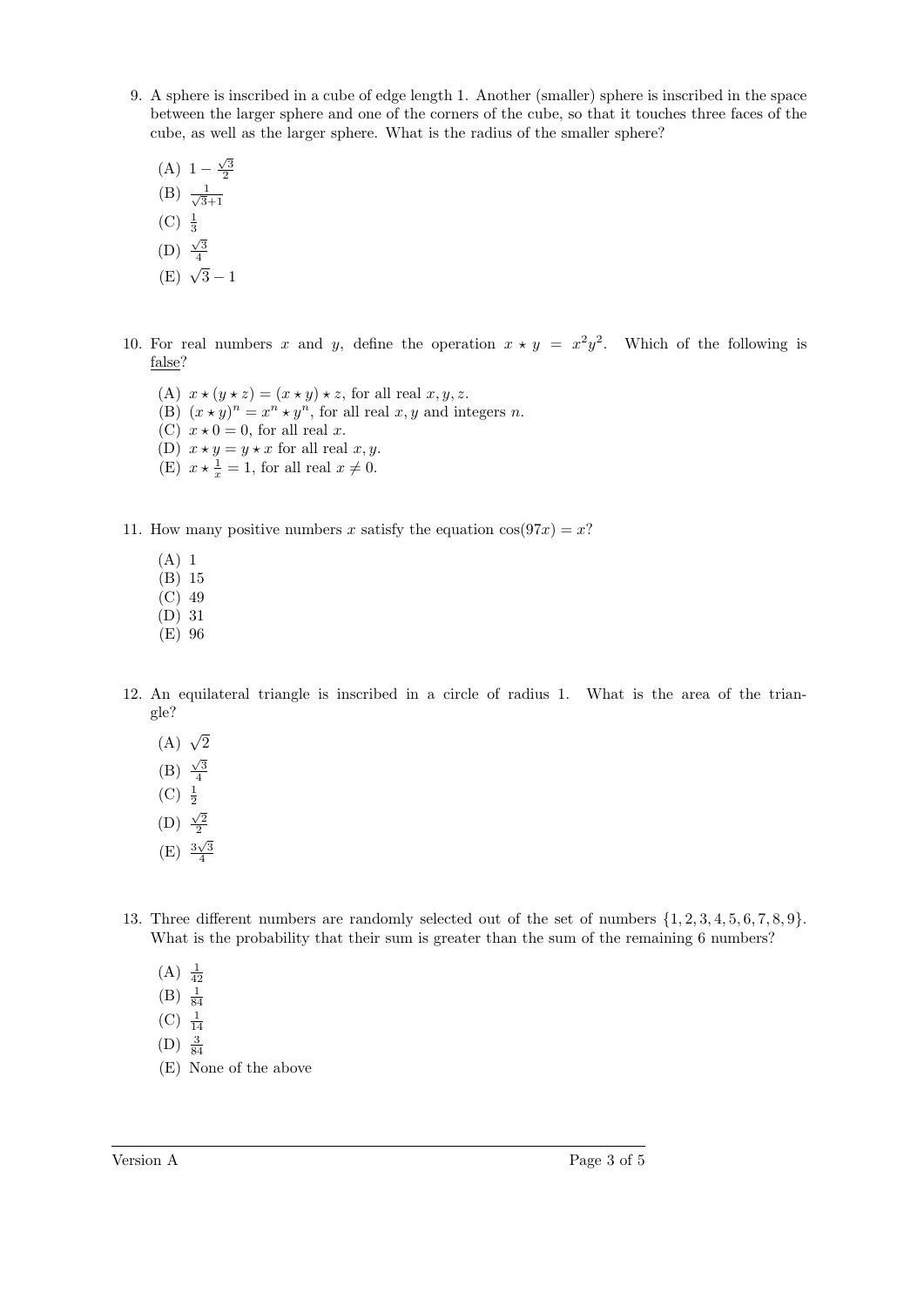- 14. A number n may be written in base  $-2$  as  $a_k \cdots a_2 a_1 a_0$  where each digit  $a_i$  is 0 or 1. This means is that  $n = a_k(-2)^k + \ldots + a_2(-2)^2 + a_1(-2)^1 + a_0$ . For instance, 7 is 11011 when written in base  $-2$ . What is 200 written in base  $-2$ ?
	- (A) 111101110
	- (B) 111011000
	- (C) 101101110
	- (D) 100110101
	- (E) None of the above
- 15. What is the remainder when  $7^{111}$  is divided by 15?
	- $(A)$  7
	- (B) 13
	- (C) 1
	- (D) 4
	- (E) 9
- 16. You are on one bank of a slow-moving 20-foot wide river (labeled point A in the picture below). Suppose you want to get to point B on the other side of the river, 100 feet downstream. You want to do this as quickly as possible. You decide to first swim straight to a point  $x$  feet downstream on the opposite shore, then run the rest of the way to point  $B$ . If you run three times faster than you swim, what distance  $x$  downstream should you swim in order to get to point  $B$  as quickly as possible? Assume the current in the river is negligible.



- $(C)$   $\sqrt{80}$  feet (C)  $\sqrt{50}$  reet<br>(D)  $\sqrt{50}$  feet
- $(E)$   $\sqrt{\frac{400}{7}}$  feet
- 17. A frog is located at (0, 0) in the plane. It makes a jump of length 1, meaning it jumps to a point distance 1 away from  $(0, 0)$ . Then it makes a second jump of length 2. What is the area of the region in the plane where the frog could land after the second jump?
	- (A)  $8\pi$
	- $(B)$   $9\pi$
	- $(C)$  3 $\pi$
	- (D)  $4\pi$
	- $(E)$   $\pi$